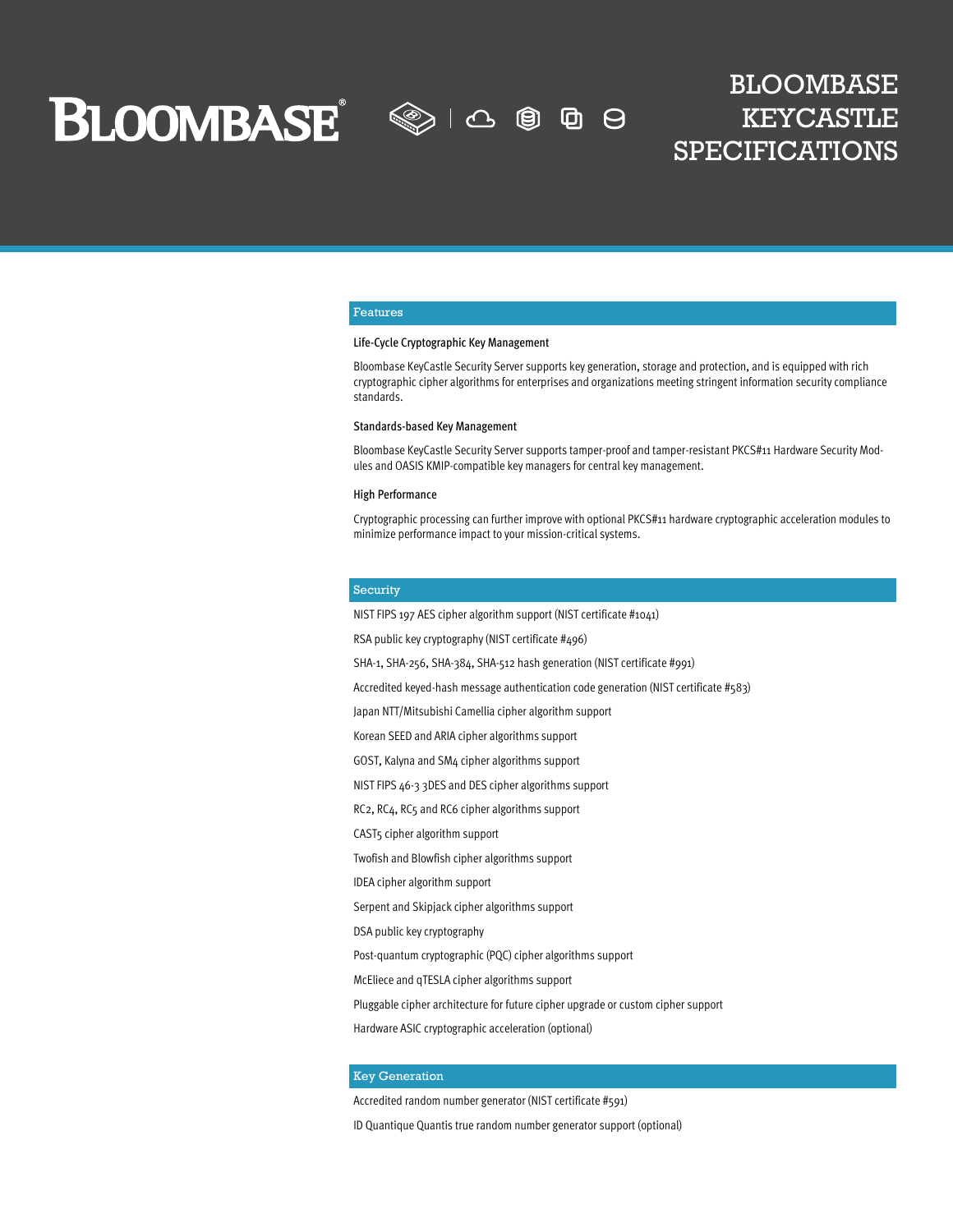# Key Management

Multiple certificate authority (CA) support

Hardware true random (optional) or software pseudo-random key generation, inquiry and deletion

No limitation on number of cryptographic keys managed or scales with system storage infrastructure

X.509 and PKCS#12 DER and PEM key import and export

Key Usage Profiling

RDBMS and Generic LDAP Support and Integration

Industry Standard PKCS#11 Hardware Security Module support (optional)

Automatic Certificate Retrieval via HTTP or LDAP

Certificate Revocation Check via HTTP or LDAP

Certificate Revocation List (CRL), Certificate Revocation List Distribution Point (CRLDP), and Online Certificate Status Protocol (OCSP) support

#### Hardware Security Module and Key Manager Support

Futurex/VirtuCrypt

IBM Security Key Lifecycle Manager (SKLM) (formerly Tivoli Key Lifecycle Manager TKLM)

Marvell Cavium LiquidSecurity/NITROX XL

nCipher nShield

Oracle Sun Crypto Accelerator

Thales payShield

Thales Gemalto SafeNet KeySecure

Thales Gemalto SafeNet Luna

Thales Vormetric DSM (formerly keyAuthority)

Ultra Electronics AEP Keyper

Utimaco CryptoServer

Utimaco Enterprise Secure Key Manager (ESKM) (formerly HP/HPE/Micro Focus Atalla)

PKCS#11 compliant hardware security modules

OASIS KMIP compliant key managers

#### Hardware Cryptographic Acceleration Support

Intel AES-NI UltraSPARC cryptographic accelerator Exar/Hifn Express DS cards

# Cloud Key Management Support

AWS CloudHSM AWS Key Management Service (KMS) Google Cloud HSM Google Cloud Key Management Service (KMS) IBM Cloud Key Protect Microsoft Azure Key Vault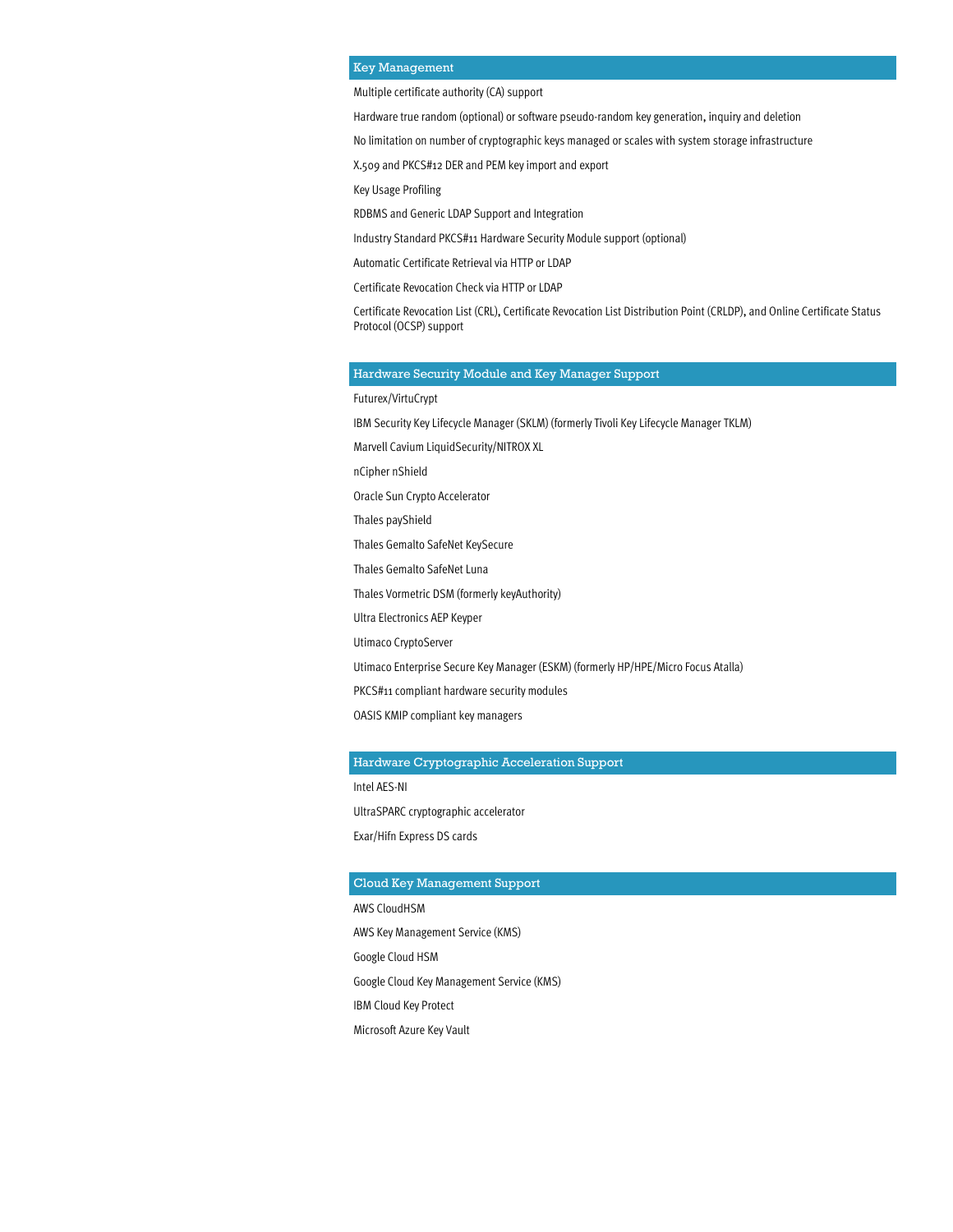# Standard Support and Certification

OASIS Key Management Interoperability Protocol (KMIP) compliant (optional)

NIST FIPS 140-2 compliant Bloombase Cryptographic Module

RSA PKCS#11 Cryptographic Token Interface Standard

# Management

Web based management console Central administration and configuration

User security

Command line interface console

SNMP v1, v2c, v3

syslog, auto log rotation and auto archive

Heartbeat and keep alive

#### Client Access

PKCS#11 OASIS KMIP OpenSSL Java JCA/JCE Web services Plain socket HTTP/HTTPS Java HTTP tunneling Java Remote Method Invocation (RMI) Native language support: C, C++, Java PKI-based client authentication and identity management PKI-based channel encryption

# High Availability

High-availability option for active-active or active-standby operation

Stateless active-standby failover

Interoperable with Bloombase Quorum Server to mitigate split-brain scenarios (optional)

#### Disaster Recovery

Configurations backup and restore

FIPS 140 hardware security module recovery key or software recovery key vault for settings restoration

Customer-defined recovery quorum (e.g. 2 of 5)

FIPS 140 hardware security module operator key or operator pin for daily Bloombase KeyCastle operation